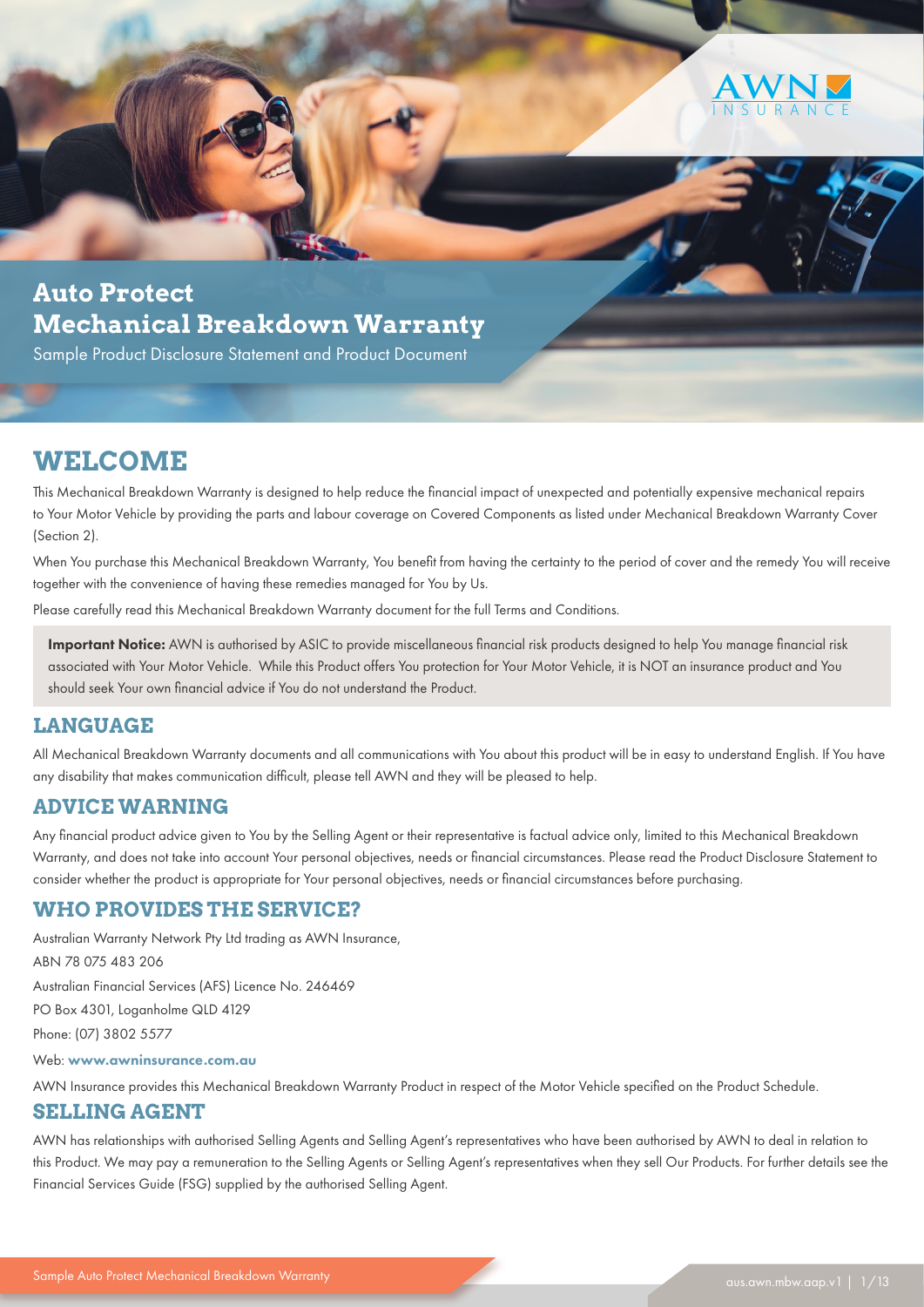# **PRODUCT DISCLOSURE STATEMENT ABOUT THIS PRODUCT DISCLOSURE STATEMENT**

This Product Disclosure Statement (PDS) contains information designed to help You make an informed decision about whether to purchase the Mechanical Breakdown Warranty. This PDS was prepared on1st of October 2021. Certain words have special meanings which are explained in the Definitions section of the Terms and Conditions.

## **UPDATING THE PDS**

We may need to update this PDS from time to time if certain changes occur when required and permitted by law. We will issue You with a new PDS or a supplementary PDS or other compliant documents to update the relevant information except in limited cases, such as, where the information is not something that would affect You negatively, where We may issue You with notice of this information in other forms or keep an internal record of such changes. You can get a paper copy free of charge by contacting AWN using Our details provided in the next section of this document.

## **DISCRETIONARY RISK OF THE MECHANICAL BREAKDOWN WARRANTY**

AWN has discretion as to whether it will or will not pay a Claim that falls within the Mechanical Breakdown Warranty Terms and Conditions and Limitations. AWN will not exercise that discretion in a way that is unfair and unconscionable, within the Terms and Conditions and limitations of the Mechanical Breakdown Warranty, and will always consider the merits of the Claim and the requirements of the applicable State and Commonwealth legislation.

We also have a comprehensive Complaints Resolution Process which is explained in Section 19 of this document.

As this Mechanical Breakdown Warranty is a discretionary product it does not offer the same level of protection as an insurance product. The level of protection is limited to the Covered Components listed under the heading Significant Characteristics of this Mechanical Breakdown Warranty only. However, AWN has satisfied the Australian Securities and Investments Commission (ASIC) requirements for an Australian Financial Services Licence. This Mechanical Breakdown Warranty is not associated with the manufacturer of Your Motor Vehicle nor is it an extension of any warranty that was provided by the manufacturer or the Selling Agent. Claims against the manufacturer or the Selling Agent may be available under the Australian Consumer Law. This Mechanical Breakdown Warranty is not a repair or maintenance program for Your Motor Vehicle.

There is also a risk when purchasing this Mechanical Breakdown Warranty that one or more of Your Claims may exceed the applicable Benefit Limit for a particular Covered Component under this Mechanical Breakdown Warranty.

Detailed information about the Mechanical Breakdown Warranty Benefit Limits for each benefit under Your Mechanical Breakdown Warranty is listed under the "Warranty Cover" in Section 2. There is also a risk that if You fail to meet any of the conditions set out in this Mechanical Breakdown Warranty Contract, AWN may not exercise its discretion in Your favour. Make sure You carefully read the Terms and Conditions for details of the servicing and other conditions that apply to this Mechanical Breakdown Warranty.

### **BENEFITS OF THE MECHANICAL BREAKDOWN WARRANTY**

This Product will benefit You should a mechanical breakdown occur, and that mechanical breakdown is caused by a defect, failure or fault of a Covered Component under the terms of this Mechanical Breakdown Warranty. In the event of a mechanical breakdown, Covered Components will be rectified up to the limits allowed. Terms of coverage and limits of liability are set out on the following pages.

The Mechanical Breakdown Warranty terms and limits of liability should be read in conjunction with Your Obligations (Section 7 of the Terms and Conditions).

The cover provided by this Mechanical Breakdown Warranty saves You the cost of repairs should a mechanical breakdown in a Covered Component occur. Further, AWN's experience, knowledge and expertise allow AWN to direct Your Motor Vehicle to the closest Approved Repairer. Parts for repairs can generally be sourced at a lower cost by AWN, which also represents a saving to You where a Claim may exceed the limits of Our liability.

# **COST OF THE MECHANICAL BREAKDOWN WARRANTY**

The cost of the Mechanical Breakdown Warranty is dependent on the type of Motor Vehicle and the cover term You select. In addition to the retail Mechanical Breakdown Warranty price, You also need to pay any applicable Commonwealth and State taxes and charges, such as Goods and Services Tax (GST) and Stamp Duty. The retail Mechanical Breakdown Warranty price and the amount of these taxes and/or charges will be shown on Your Product Schedule.

The cost of the Mechanical Breakdown Warranty will also be determined by the payment method used by You. If the Mechanical Breakdown Warranty is financed or if You use a credit card, interest charges may apply but will differ depending on Your provider. Administration charges may also apply if You select to pay by instalments option.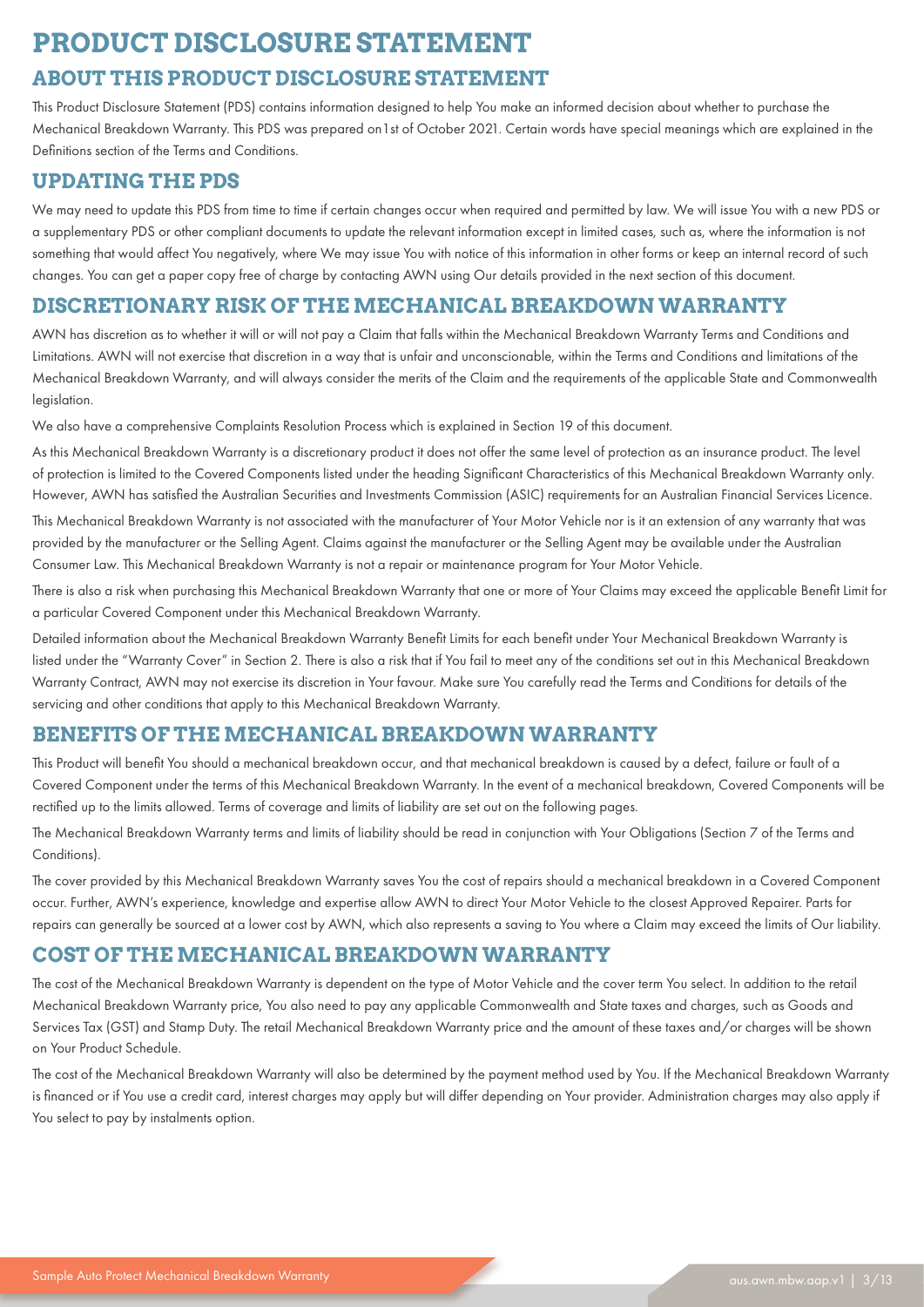# **COOLING OFF PERIOD**

You may cancel this Mechanical Breakdown Warranty for any reason within 30 days from the Application Date of the Product by notifying Us in writing, or by calling Us or emailing Us at claims@awninsurance.com.au. This is known as the "Cooling Off Period". You will need to return the Product Schedule to Us, together with a letter to request cancellation of the Mechanical Breakdown Warranty during the Cooling Off Period. If the Mechanical Breakdown Warranty has been issued to more than one person each person must sign the cancellation request. Provided no Claim has been paid or You have not made a valid Claim, We will refund the Premium paid, less any taxes or duties We cannot recover from other sources. After the Cooling Off Period ends You still have cancellation rights (see Section 13).

# **QUALITY GUARANTEE**

All repairs to Covered Components authorised by Us prior to the commencement of work will also be covered by this Product for the remaining period of cover under this Mechanical Breakdown Warranty. You may also have the additional benefit of consumer guarantees under the Australian Consumer Law in relation to the quality of the repairs and any replacement components. Please tell Us if You are not satisfied with the authorised repairs.

## **PAY BY INSTALMENTS**

You can choose to pay the Premium by instalments to help spread Your payment over time. This facility is not part of the Product Terms and Conditions as it is an additional service provided by a third-party provider, independent of AWN. Additional administration charges will apply to use this facility; therefore the cost will be more than if You choose to pay the full Premium by a single payment. The third-party provider will provide all disclosure documentation for Your perusal and acceptance if You select this payment option.

The following additional conditions apply using the pay by instalments option:

- If You are paying by instalments and an instalment remains unpaid for 14 days or more, without notice to or arrangement with the third-party provider, We may refuse a Claim.
- If an instalment remains unpaid for a period of one month past its due date, We can, after giving notice to You, cancel the Product.
- If You have an authorised Claim during the pay by instalment term, We may, after giving notice to You, deduct any outstanding instalments from the Claim amount We authorise.

## **SUMMARY OF RIGHTS AND REMEDIES UNDER THE ACL**

The protection afforded to You under this Mechanical Breakdown Warranty is in addition to and does not substitute for, the rights You have under the Australian Consumer Law (ACL). If and to the extent that You have a right to claim under the ACL, You may also need to claim under Your Mechanical Breakdown Warranty when not covered by the ACL.

The ACL protects consumers by automatically giving them basic, guaranteed rights for goods they purchase ('Consumer Guarantees') at no charge. For example, the ACL requires that, taking account of the nature of goods, the price, any representations made by the supplier or manufacturer and other relevant circumstances, the goods must be free of defects, do what they are meant to do, be safe, durable and acceptable in appearance and finish, be fit for any particular purpose that the consumer makes known, and comply with any description given or any demonstration model used.

In the event of a breach of a Consumer Guarantee where there is a major failure of the goods, consumers are entitled to reject the goods and choose a replacement or refund and claim compensation for any reasonably foreseeable loss or damage suffered by consumers as a result of the failure. Where the failure does not amount to a major failure, consumers are entitled to have the supplier repair or replace the goods (at the supplier's choice). Whether a specific failure breaches a Consumer Guarantee and a consumer is entitled to a remedy under the ACL will depend on the circumstances.

Consumer Guarantees have no set time limit but generally last for an amount of time that is reasonable to expect in the circumstances, given factors including the age, cost and quality of the goods, the use made of the goods or any representation made by the supplier or manufacturer. Consumer Guarantees may continue even at the expiry of the Manufacturer's Warranty for the goods or this Mechanical Breakdown Warranty. The exact amount of time that Consumer Guarantees last in the case of a specific purchase varies depending on the circumstances.

Your Motor Vehicle may also have an additional Selling Agent Statutory Warranty. The provisions of such warranties vary from State to State. Any Selling Agent Statutory Warranty may be in addition to or overlap the ACL and may also operate concurrently with the ACL.

# **ADDITIONAL BENEFITS UNDER THIS MECHANICAL BREAKDOWN WARRANTY NOT AVAILABLE UNDER THE ACL**

We appreciate that You may want the certainty of knowing that, if the Motor Vehicle You buy is faulty, it is covered for specific events and a specific time period.

When You purchase AWN's Mechanical Breakdown Warranty You are obtaining certainty as to the period of coverage and the remedy You will receive and the convenience of having the repair and/or replacement process managed for You by AWN and work undertaken by an Approved Repairer.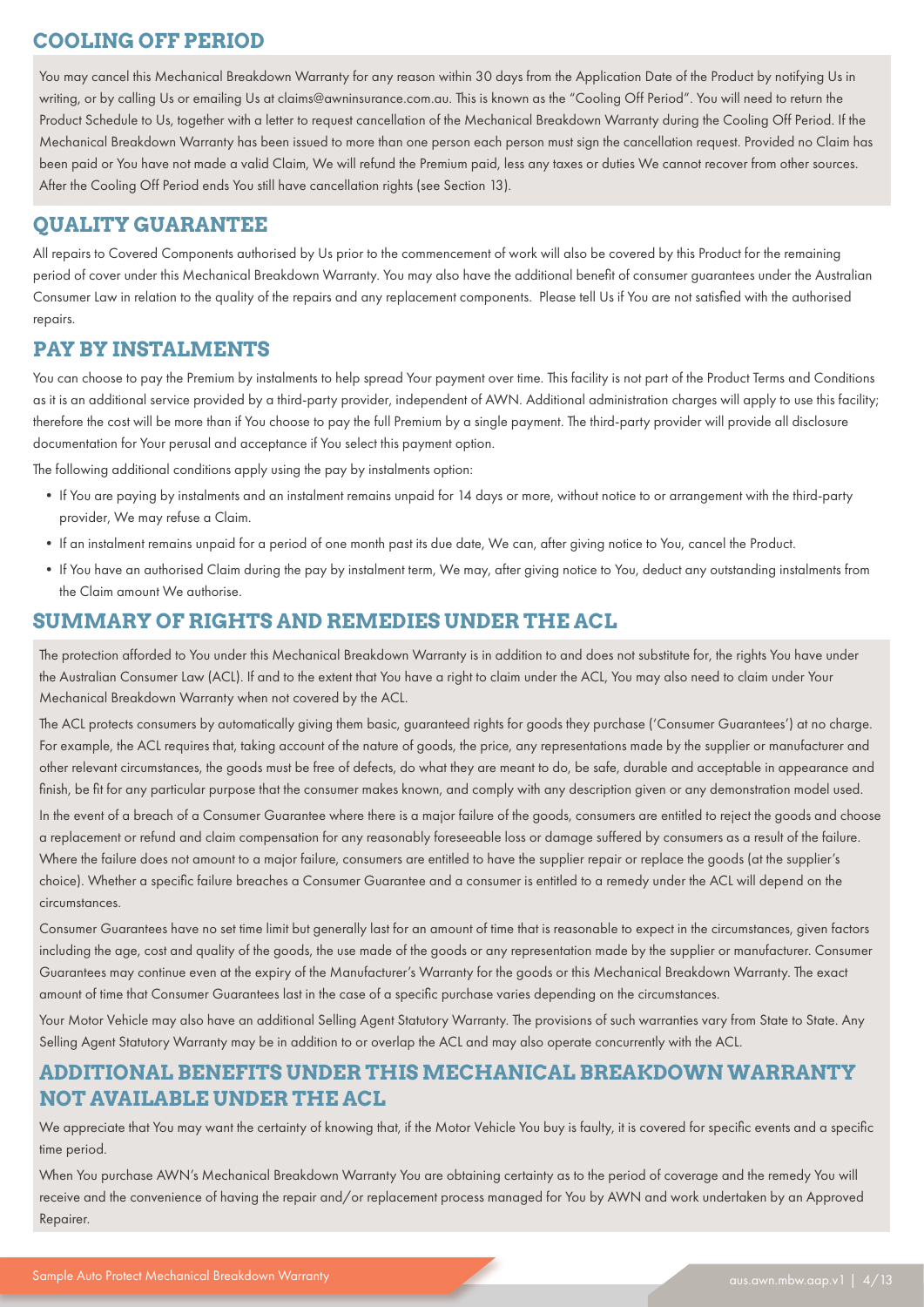You will be entitled to the benefits set out in this Mechanical Breakdown Warranty that are not available under the ACL which, subject to the terms and conditions of Your Mechanical Breakdown Warranty, they are:

- Certainty as to the exact period of cover You have for Your Covered Components;
- Specific repair time guarantee provided by repairers (dependent on diagnosis and parts availability);
- Expert advice and assistance;
- Specified cover amounts and Additional Benefits; and
- A network of Approved Repairers.

It is Your choice as to whether You buy the Mechanical Breakdown Warranty and it is Your choice as to whether You choose to seek a remedy from AWN under the Mechanical Breakdown Warranty or whether You directly seek a remedy from the Selling Agent who supplied You the Motor Vehicle or the Motor Vehicle manufacturer.

### **DEFINITIONS**

There are a number of words in this document that have a specific meaning:

Additional Benefits mean those benefits in addition to the rights and remedies available under the Australian Consumer Law.

Application Date means the date the Mechanical Breakdown Warranty application was submitted to AWN as specified in the Product Schedule. Approved Repairer means a licensed mechanical workshop approved by AWN to carry out repairs.

Australian Consumer Law/ACL means the Competition and Consumer Act 2010 (Cth) Schedule 2 (as adopted by each Australian State and Territory).

Authorisation Number means the number issued by AWN's claims department to an Approved Repairer after receiving the Approved Repairers quote authorising the Approved Repairer to proceed with the repairs.

AWN means Australian Warranty Network Pty Ltd trading as AWN Insurance (ABN 78 075 483 206).

Benefit Limit means the monetary limit for each authorised Claim under this Mechanical Breakdown Warranty indicated on the Product Schedule. and also as set out in the Limits of Liability (Section 10) of this Mechanical Breakdown Warranty document.

Claim means a Claim for authorised repair submitted in accordance with these terms and approved by AWN.

Covered Component(s) means only those mechanical components or parts of Your Motor Vehicle that are listed in the table under Mechanical Breakdown Warranty Cover (Section 2). Any component or item not listed in that table is not covered under this Product.

Manufacturer's Warranty means the warranty provided by the manufacturer applicable to the Motor Vehicle at the time Your Motor Vehicle was purchased as new, but for the purposes of this Mechanical Breakdown Warranty, limited to only those mechanical components of the Motor Vehicle covered by the Mechanical Breakdown Warranty.

Market Value means the invoiced value of Your Motor Vehicle at the time of purchase (excluding any modifications, aftermarket accessories, any interest fees and charges, insurances and government taxes).

Mechanical Breakdown Warranty means this document.

Motor Vehicle means the used Motor Vehicle specified on the Product Schedule and Mechanical Breakdown Warranty Application Page in this document.

Normal Wear and Tear means the gradual reduction in operating performance of a Covered Component due to use of the Motor Vehicle (relative to the age of the Motor Vehicle, service history and kilometres travelled).

Pre-Existing or Known Fault means a mechanical fault with a Covered Component of the Motor Vehicle, reasonably determined on inspection by an Approved Repairer to have occurred or existed, and which You knew, or ought reasonably to have known existed, or where in the opinion of an independent repairer it may reasonably be assumed to have occurred or existed, prior to the Application Date and is not the direct consequence of or result from a known manufacturing fault.

Premium means the amount paid for this Product.

Product means this document.

Product Schedule means the document We provide to You, which that You as the Product holder and sets out what this Product covers You for including relevant limits and sums insured. We will replace Your Product Schedule whenever You make any changes to the Product.

Selling Agent means an individual or company appointed by AWN as an Authorised Representative.

Selling Agent Statutory Warranty means the warranty required by the relevant State or Territory law to be provided to You by the Selling Agent (where applicable).

Total Benefit Limit means the total monetary limit for all valid Claims under this Mechanical Breakdown Warranty specified on the Product Schedule, and also as explained in the Limits of Liability (Section 10) of this document.

We, Our, Us means Australian Warranty Network Pty Ltd trading as AWN Insurance.

You, Your means the person(s) named on the Product Schedule and Application Page.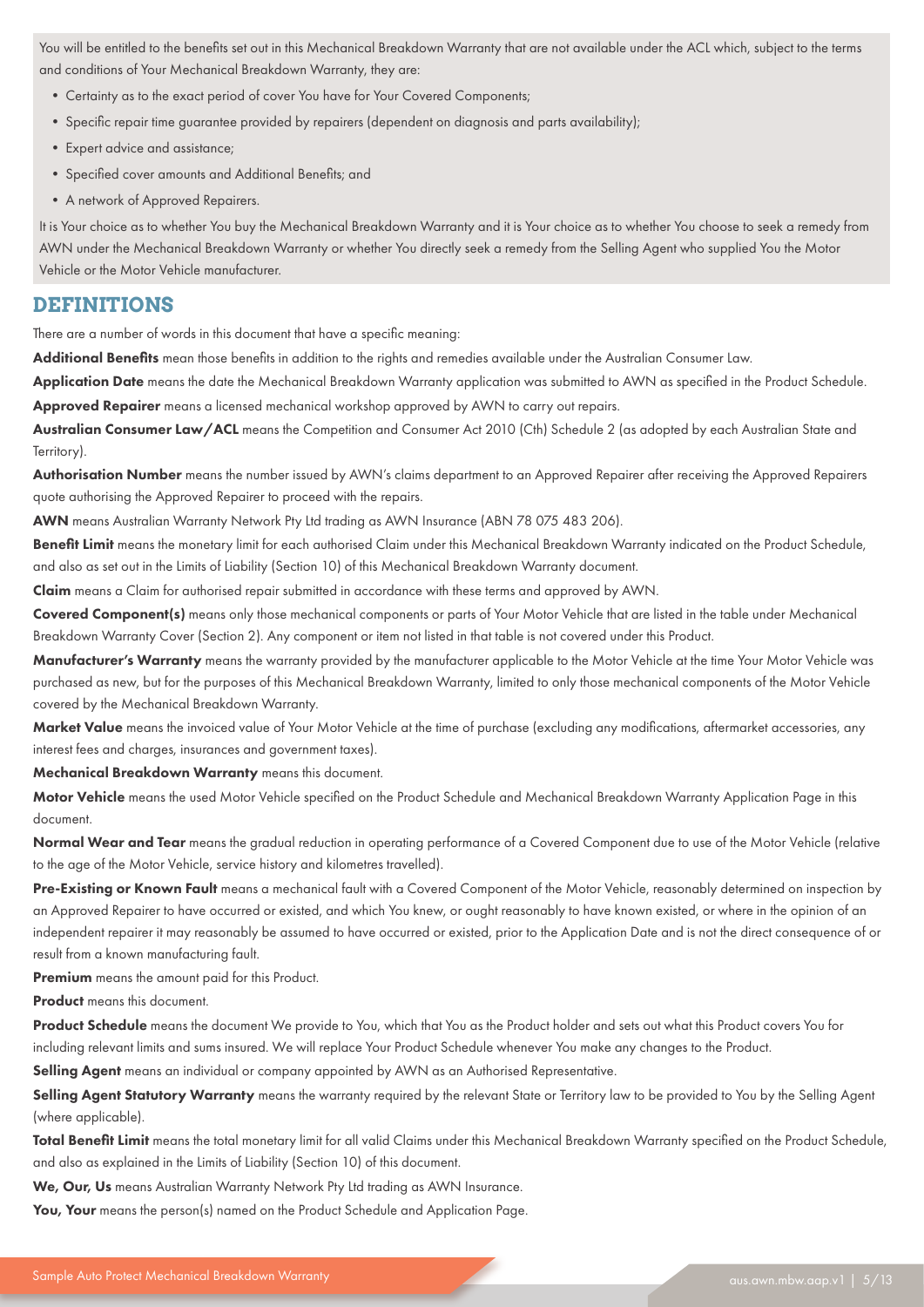# **TERMS AND CONDITIONS**

Please read these Mechanical Breakdown Warranty Terms and Conditions and Product Disclosure Statement (PDS) for full details of what We cover, as well as what limits, conditions and exclusions that apply.

### **1. ELIGIBILITY**

This Mechanical Breakdown Warranty is available for certain makes and models (please note that not all makes and models are eligible, the Selling Agent will advise whether the make and model are eligible). For eligible makes and models, the Motor Vehicle:

- Has not been modified from the manufacturer specification which would have any effect on the Covered Components; and
- Is registered in Australia.

We will not authorise or pay a Claim or may reduce the overall Benefit Limit payable if Your Motor Vehicle is:

- Used in competitions, rallies, racing, pacemaking, reliability trials, speed or hill climbing, or any other type of motor racing or competitive activity;
- Carrying and/or towing loads above the gross combination weight of the trailer and Your Motor Vehicle, as specified by the manufacturer's logbook recommendations;
- A rental vehicle;
- Carrying passengers for hire or reward;
- Used for the purposes of:
	- Deliveries or as a courier vehicle;
	- Police or emergency services activities;
	- Driver instruction or tuition for reward; or
	- Mining and or excavation activities.
- Determined reasonably to be un-roadworthy or unregistered;
- Being used outside of Australia at the time of the event resulting in a Claim under this Product.

### **2. MECHANICAL BREAKDOWN WARRANTY COVER**

This Mechanical Breakdown Warranty covers only the Covered Components of the Motor Vehicle listed in the table and is subject to the exclusions set out in Section 4. Any component or item not listed below is not covered under this Product. Please tell us if You do not understand any of the exclusions or which components are covered.

### Covered Components

#### Engine Covered Components are:

Engine block (if damaged by internal components), balance shaft, balance shaft bearings, camshafts, camshaft bearings, internal bushes, connecting rods, big end bearings, crankshaft, crankshaft main bearings, oil pressure relief valve, oil pump, cylinder wrist pins, piston rings, gudgeon pins, pistons, crank thrust bearings, air pump, throttle cables, meshing timing gears only.

#### Automatic Transmission Covered Components are:

Internal lubricated components including clutches, bands, bushes, planetary gear set, bearings, solenoids, clutch drums, transmission pump, valve body, apply pistons, shafts, external mechanical components including inhibitor switch, speedo transducer, vehicle speed sensor, torque converter, transfer case and transmission case if damaged by a covered component (specifically excluding selespeed systems) only.

### Manual Gearbox Covered Components are:

Internal lubricated components including input shaft, output shaft, main shaft, cluster gearset, syncro rings, syncro hubs, internal bearings, roller bearings, internal thrust bearings, selector forks, internal selector arms, external mechanical components, pedal box, speedo transducer, vehicle speed sensor, reverse light switch, transfer case linkages, transfer case and transmission case if damaged by a covered component (specifically excluding selespeed systems) only.

#### Differential Covered Components are:

The internal lubricated parts only, crown wheel and pinion, pinion bearings, carrier bearings, hemisphere, axle hub bearings, axle shafts, bushes, limited slip clutch pack only.

#### Cooling System Covered Components are:

Water pump (impeller shaft, bearing and bushes), electric engine cooling fan, viscous fan hub, fan blades, thermostat, heater tap, coolant level sensor only.

#### Electrical System Covered Components are:

Starter motor, alternator, voltage regulator, windscreen wiper motor, rear window wiper motor, windscreen washer pump only.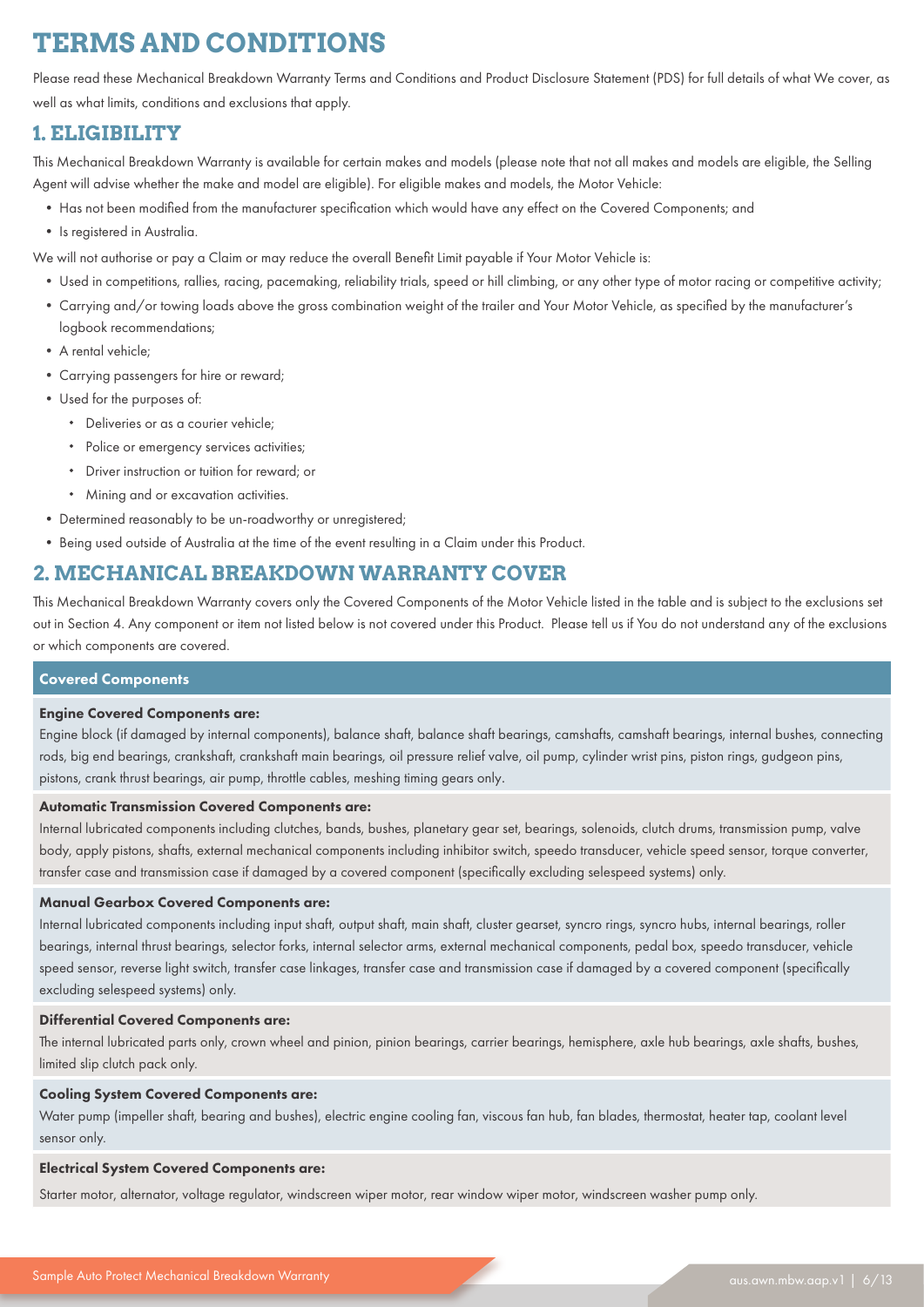#### Braking System Covered Components are:

Brake booster, brake master cylinder, front and rear brake calipers, brake caliper slide pins, proportioning valve, brake accumulator only.

#### Air Conditioning Covered Components are:

Compressor, compressor bearings, compressor clutch, condenser, evaporator, air conditioning pressure switch (specifically excluding gas, leakages, pipes, hoses, thermostat, receiver dryer and tx valves) only.

#### Drive Shafts, CV Joints & Universal Covered Components are:

Drive shafts, universal joints, centre bearings, tail shafts, slip joints, tail shaft coupling, cv joints (specifically excluding cv dust boot) only.

#### Steering System Covered Components are:

Power steering pump, power steering rack and pinion, power steering box (specifically excludes rack ends and rack boots) only.

#### Fuel Management System Covered Components are:

Electrical and mechanical fuel pumps, diesel injector pump, fuel pressure regulator, map sensor, airflow meter, oxygen sensor, suction control valve, fuel pump relay (specifically excluding fuel injectors and injection service items) only.

#### Power Window Motors & Switches Covered Components are:

Power window motor, power window master switch, power window regulators (specifically excluding sunroofs) only.

#### ABS Braking System Covered Components are:

ABS actuators, electronic module, wheel speed sensors, abs accumulator, steering angle sensor only.

#### Radiator Covered Components are:

Engine cooling radiator, radiator expansion/header tank, coolant overflow bottle only.

#### Electronic Ignition System Covered Components are:

Ignition module, ignition coil, crank angle sensor, hall effect sensor, cam position sensor, knock sensor, ignition amplifier, throttle positioning sensor, ignition switch, push-button starter switch only.

#### Engine Computers Covered Components are:

Engine control module, cruise control actuators and cruise control sensors only.

#### Electronic Transmission Computers Covered Components are:

Transmission computer, power train control module only.

#### Turbo Covered Components are:

Turbo impeller, internal bushings and bearings, turbo housing, turbine wheel, wastegate, turbo actuator (this cover only applies to factory-fitted turbochargers) only.

#### Clutch Covered Components are:

Clutch master cylinder, slave cylinder, clutch fork, clutch cable (specifically excluding clutch plate, pressure plate, throwout bearing) only.

#### Cylinder Head Covered Components are:

Cylinder head, lash adjusters, inlet valves, exhaust valves, pre-combustion chambers, valve guides, valve seats, valve springs, valve collets and retainers, hydraulic lifters, rocker shaft only.

#### Electronics & Electro-Mechanical Covered Components are:

Electric boot release, fuel flap release solenoid, rear demister switch, power mirror switch, hazard light switch, headlight switch, mirror motors, windscreen wiper arms and linkages, interior light switch, courtesy light switch only.

#### Other Covered Components are:

Cylinder head gaskets and seals will be replaced only when such replacement is required in the normal course of repair of a covered component only.

For all limits of liability and exclusions of the Mechanical Breakdown Warranty, please refer to the Limits of Liability (Section 10), Exclusions (Section 4) and Miscellaneous (Section12).

### **3. ADDITIONAL BENEFITS - CUSTOMER CARE PACKAGE**

Where We approve a Claim in relation to the failure of a Covered Component under this Mechanical Breakdown Warranty, We will provide the following additional benefits where expenses are incurred, by reason of that Claim. Customer Care Package runs for the term of the Mechanical Breakdown Warranty selected. Refer to Limits of Liability (Section 10).

Towing Assistance: (Benefit Limit: Up to \$100 per Claim) - Reimbursement up to the Benefit Limit for towing charges in the event of a covered mechanical breakdown where Your Motor Vehicle is unable to be efficiently mechanically repaired where it is located or safely driven to an AWN Approved Repairer.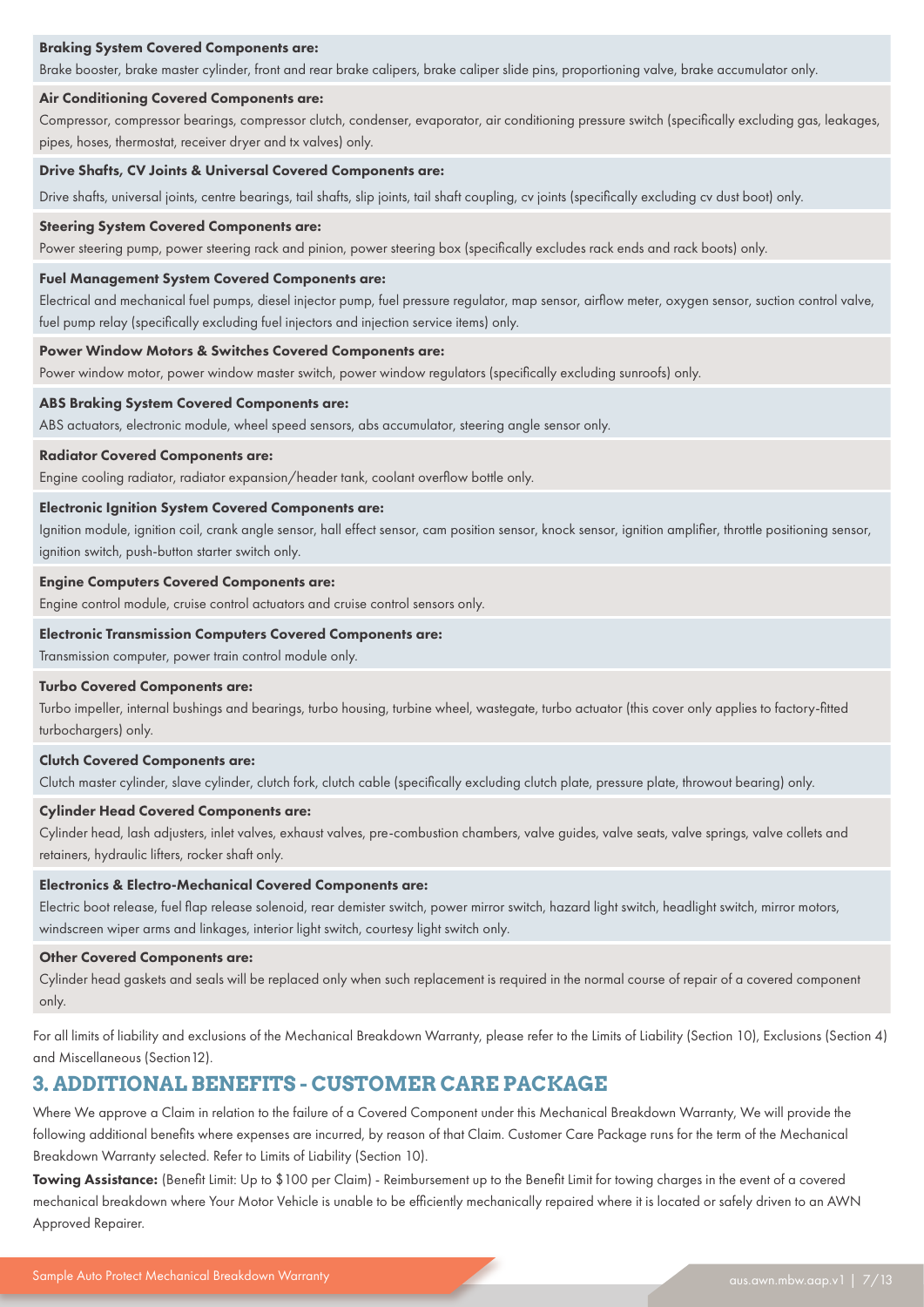Accommodation Assistance: (Benefit Limit: Up to \$100 per Claim) - Reimbursement up to the Benefit Limit for emergency accommodation, arrangements and costs in the event of a covered major vehicle breakdown where You are more than 400 km's from Your registered residence and the covered breakdown takes more than 48 hours to repair.

Car Hire Assistance: (Benefit Limit: Up to \$100 per Claim) - Reimbursement up to the Benefit Limit for car hire costs in the event of a covered major vehicle breakdown where You are more than 400 km's from Your registered residence and taking more than 48 hours to repair.

### **4. EXCLUSIONS**

The following are not covered under this Mechanical Breakdown Product:

- Damage to the Covered Components as a result of:
	- Overheating or failure to properly maintain coolants and lubricants;
	- Impact or a road traffic accident;
	- Modifications to the Motor Vehicle outside of manufacturer's logbook recommendations;
	- Non-manufacturer fitted parts, which have not been fitted to the Australian Design Rules;
	- Not being maintained in accordance with the appropriate service requirements of this Product (Section 7, Your Obligations);
	- Misuse, neglect, abuse or inappropriate servicing or any repairs required as a result of continued operation of the Motor Vehicle once a defect or fault has occurred;
	- Failure to maintain recommended levels or use of incorrect types and grades of fuel, oil, coolants or lubricants or use of any contaminated fuel, oil, coolants or lubricants;
	- Corrosion, rust, fire, illegal use (including damage as a result of the theft of the Motor Vehicle), malicious damage, impact, accident, earthquake, flood or other occurrences of nature, riot or civil commotion, war, terrorism, invasion, strikes or resulting from nuclear fission, fusion or radioactivity;
	- The Motor Vehicle is fitted with an LPG unit other than a unit supplied, fitted and endorsed or approved by the manufacturer's logbook recommendations; or
	- Deterioration due to Normal Wear and Tear or the gradual reduction in operating performance of the Motor Vehicle or any Covered Component; (refer to the definition of Normal Wear and Tear); or
	- CV joints or any shafts where the dust boot is damaged.
- Any Pre-Existing or Known Faults existing prior to the commencement of cover or which can be reasonably determined to have arisen or occurred during the Manufacturer's Warranty and/or the Selling Agents Statutory Warranty period for the Motor Vehicle;
- Any repairs or mechanical failures where We have not been provided with a reasonable opportunity to assess the damage/fault for the purpose of determining that the repair/replacement was required to remedy a fault or reduce the likelihood of the mechanical failure;
- Tyres or wheels (unless covered elsewhere in the Product), batteries, mechanical adjustments, exhaust system components, replacement or other servicing (including items scheduled as routine servicing in accordance with the manufacturer's logbook recommendations for Your selected Motor Vehicle) which in the judgement of the manufacturer are made or should be made as part of appropriate servicing or maintenance;
- Any Covered Components or Parts subject to recall by the manufacturer, component parts or design elements which are found to have been an inherent design fault, including parts subject to:
	- An Australian Competition and Consumer Commission (ACCC) recall;
	- A manufacturer recall; or
	- Any notice of faults issued by the manufacturer;
- Noisy parts or components, in the absence of their mechanical failure:
- Any tapping's, threads, fixings and/or fastening devices or repairs as a result of these components not being fitted correctly or in accordance with manufacturer's logbook recommendations;
- Interior trim components, including but not limited to seats, seat belts (excluding mechanical and electrical components), storage compartments, cup holders, ashtrays, components made of glass and/or decorative fascia components;
- Paintwork, panel and bodywork and all related Motor Vehicle Components, including but not limited to, lamps and lamp units, weather-strips and seals, components made of glass, and/or any exterior trim or decorative components;
- Any consequential financial or non-financial loss, damage or liability of any kind incurred as a result of the incident giving rise to a Claim, except unavoidable mechanical damage caused by the failure of a Covered Component.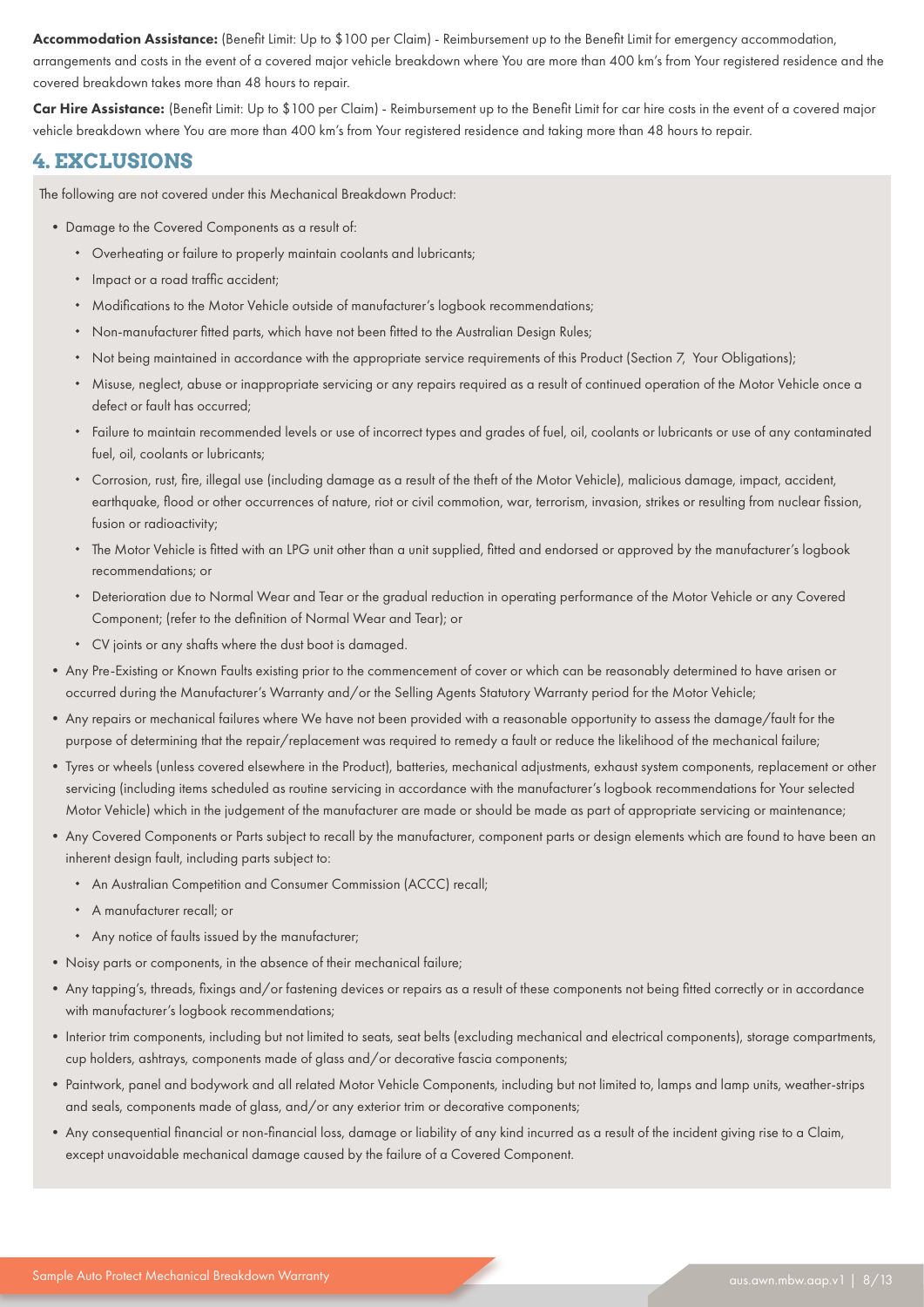- Subsequent mechanical failure or damage to other components caused by the failure of the Covered Component where You continue to operate Your Motor Vehicle, except where:
	- You could not have reasonably prevented the subsequent mechanical damage; or
	- You could have prevented the subsequent mechanical damage and took the steps which a reasonable person in the circumstances would have taken to prevent it.
- Costs, loss, liability or damage associated with or related to:
	- any hacking event including any loss, damage, liability, cost or expense caused by or associated in any way with malicious or nonmalicious use of any computer application, process, software, code or programme, including computer virus, malware, ransomware (or any other computer-related hoax, scam, data breach or other unauthorised access to a computer system of any kind).
	- Software modifications, upgrades/updates, unless connected to the replacement of a Covered Component;
	- Improving or reconditioning the Motor Vehicle or parts to a condition superior to that at the time of purchase or contrary to the manufacturer's logbook recommendations; or
	- Any damage due to misuse, fire, accident, theft, police incident, submersion in water, neglect, rust, excessive loading or towing without suitable equipment or any use or modification other than in accordance with the manufacturer's logbook recommendations.
- Costs associated with or related to diagnosing, dismantling and reassembling the Motor Vehicle, or consumables lost or required to be replaced unless accepted as part of an authorised Claim.

### **5. PERIOD OF COVER**

This Mechanical Breakdown warranty will commence as from;

- the Cover Commencement Date as noted on the Mechanical Breakdown Warranty Details on the Application Page; or
- the expiry of any Manufacturer's Warranty; and
- The date that the Selling Agent's Statutory Warranty expires.

This Mechanical Breakdown Warranty will cease on the sooner of:

- 1. The date selected by You as the Mechanical Breakdown Warranty expiry date listed under Warranty Details on the Product Schedule; or
- 2. When the maximum benefit of the Mechanical Breakdown Warranty has been reached; or
- 3. In the event You fail to comply with the Mechanical Breakdown Warranty service requirements; or
- 4. When the Mechanical Breakdown Warranty is cancelled by You in accordance with the Cooling Off Period.

### **6. PRECONDITIONS**

It is a precondition of this Mechanical Breakdown Warranty that:

- 1. The Mechanical Breakdown Warranty is purchased from an authorised Selling Agent; and
- 2. At the commencement of Your Mechanical Breakdown Warranty, the Motor Vehicle is in good mechanical condition, with no Pre-Existing or Known Faults. Failure to disclose any Pre-Existing or Known Faults may void this Mechanical Breakdown Warranty; and
- 3. The Motor Vehicle is currently registered; and
- 4. The Motor Vehicle when purchased has a current Certificate of Roadworthiness or Safety Inspection report; and
- 5. The Premium and the signed Warranty Application Page must be received and approved by AWN on the Warranty Application Date.

### **7. OUR OBLIGATIONS**

- 1. AWN will process Your application within five (5) business days of receipt and either accept or decline cover.
- 2. If AWN does not receive a payment within twenty-one (21) days of the Application Date, the Mechanical Breakdown Warranty Product will be considered never to have commenced and AWN will advise You of the declined coverage.
- 3. Provided cover is granted, We will pay for the repairs or replacement of any broken or damaged Covered Components causing mechanical breakdown always considering that the Motor Vehicle purchased is a used Motor Vehicle. If a Covered Component requires replacement, We may replace it with a reconditioned or similar component.
- 4. You should advise Your repairer that any repairs We agree to pay for must be undertaken by an AWN Approved Repairer at a price acceptable to AWN. Your repairer will know if they are approved by Us, otherwise, they can call AWN to confirm.
- 5. The monetary limits of Our obligations are set out in Limits of Liability (Section 10 of the Terms and Conditions of this Mechanical Breakdown Warranty).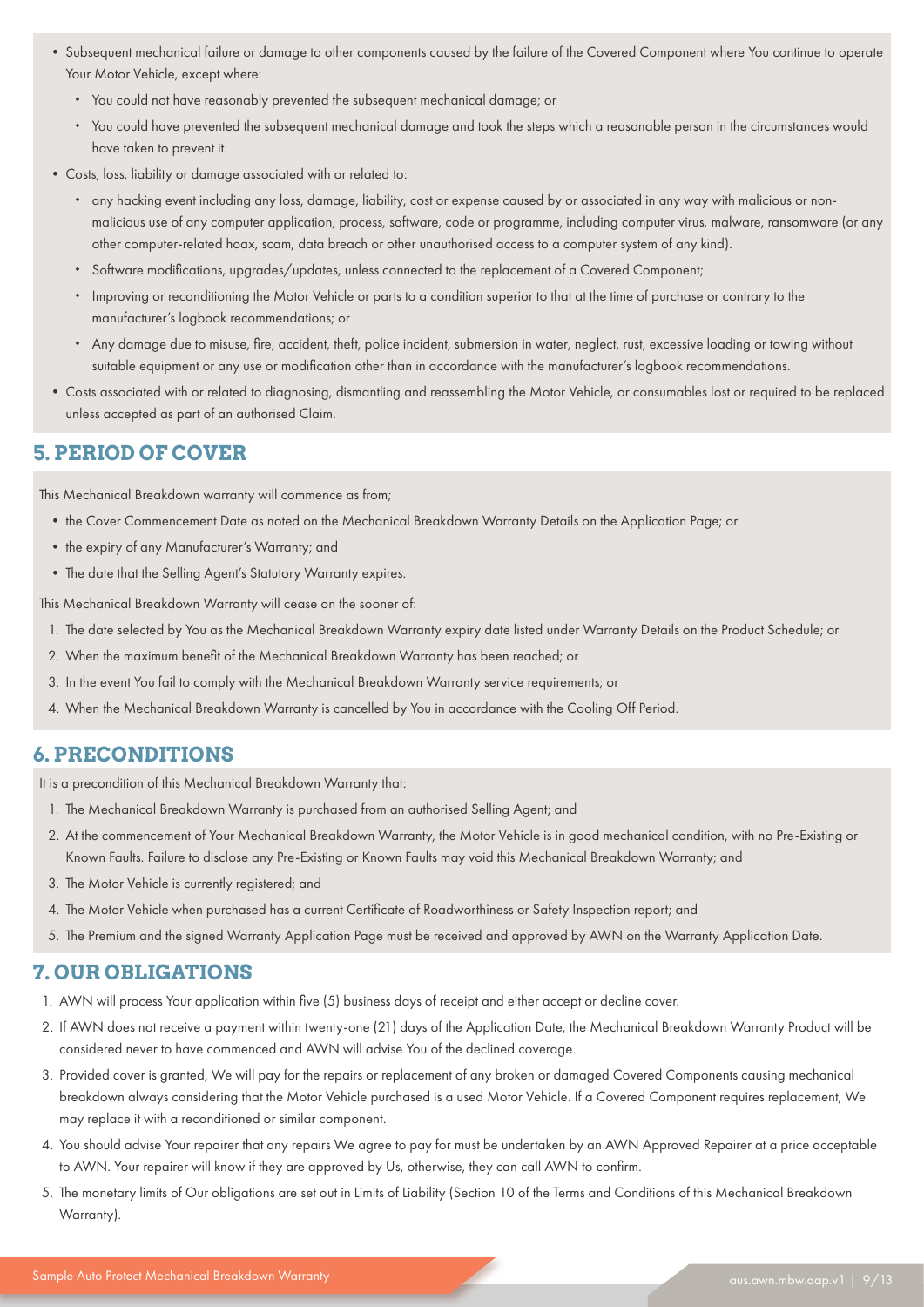# **8. YOUR OBLIGATIONS**

You agree that from the Mechanical Breakdown Warranty Application Date You must comply with the following essential terms:

| <b>Covered Components</b>              | <b>Servicing Requirements</b>                                                                                                                                                                                                                                |
|----------------------------------------|--------------------------------------------------------------------------------------------------------------------------------------------------------------------------------------------------------------------------------------------------------------|
| Engine, Transmission and Differential. | Claims relating to the engine, transmission and differential are conditional<br>on servicing requirements as per Your manufacturers servicing schedule. This<br>regular service schedule can be completed at any licensed service facility of Your choosing. |
| All other mechanical components        | No servicing requirements required. Coverage on all other mechanical and electrical<br>Covered Components for the term of the Product.                                                                                                                       |

#### Service Invoice Records:

- 1. Submit Your service records via Our website by going to; www.awninsurance.com.au search for Your Mechanical Breakdown Warranty, and submit Your service details but no later than at a Claim time; or
- 2. To post the relevant service coupon attached to this Mechanical Breakdown Warranty and the Mechanic's Tax Invoice (or legible copy) to AWN, P.O. Box 4301, Loganholme, QLD 4129, promptly after the service is completed.

The processing of Your Claim may be delayed or declined if We do not have invoices or other satisfactory evidence detailing the service history of the Motor Vehicle.

Minimise Damage: That You, or any person in control of the Motor Vehicle, must take all reasonable precautions to minimise damage to the Covered Components and/or the Motor Vehicle, and must not continue to operate the Motor Vehicle if damage to a Covered Component is reasonably suspected.

Coolants and Lubricants: Must be checked and maintained regularly.

Road Worthiness: You must take all reasonable care to maintain the roadworthy condition of the Motor Vehicle.

Note: Failure to comply with these essential terms may delay, reduce or invalidate Your Claim.

### **9. ASSESSMENT AND AUTHORISATION**

- 1. Upon receipt of a Claim enquiry, AWN will check whether Your Claim is valid under this Mechanical Breakdown Warranty and that all service requirements have been adhered to; and
- 2. If so, AWN may ask for the Motor Vehicle to be inspected by one of their Approved Repairers; and
- 3. If the Claim is valid, AWN will give approval for their Approved Repairer to repair the Motor Vehicle within the terms of this Mechanical Breakdown Warranty.
- 4. Where We need to dismantle Your Motor Vehicle to diagnose for the purpose of assessing Your Claim, We may ask You to contribute if it becomes apparent the Claim is not a successful Claim. In this circumstance We will;
	- i. Ask Your permission to dismantle the Motor Vehicle;
	- ii. Give You an estimated cost of the cost to dismantle and diagnose;
	- iii. Make clear to You that those costs will not be reimbursed if the Claim is rejected.
- 5. No reimbursement shall be given for any work commenced without official authorisation being issued by AWN to the Approved Repairer.

### **10. LIMITS OF LIABILITY**

- 1. The Benefit Limit per Claim, including the Customer Care Package, is specified on the Product Schedule. The Benefit Limit indicates the limit of each Claim at any one time on any one Claim regardless of the number of Covered Components claimed against.
- 2. The maximum amount payable whilst this Mechanical Breakdown Warranty is in force for the total of all Claims (including Customer Care Package), shall not exceed the Market Value of the Motor Vehicle at the time of Claim, as determined by Us.
- 3. Customer Care Package: \$100 per Claim (up to a maximum of \$300 for the term of the Mechanical Breakdown Warranty). A Claim will only be considered where a Claim is made in relation to a failure of the Covered Component that is approved by Us under this Mechanical Breakdown Warranty and will be reimbursed to You on submission of paid tax invoices or receipts.
- 4. Subject to the satisfactory completion of the repairs, You agree to accept such payments to cover the full cost of repairs to the Covered Components of the Motor Vehicle whether paid to You or to the Approved Repairer on Your behalf to be in full satisfaction of the Claim.
- 5. Acceptance of the payment and/or Motor Vehicle after the repairs have been satisfactorily completed shall also be deemed to be in full satisfaction of the Claim.
- 6. All Benefit Limits are the GST inclusive cost of the repairs.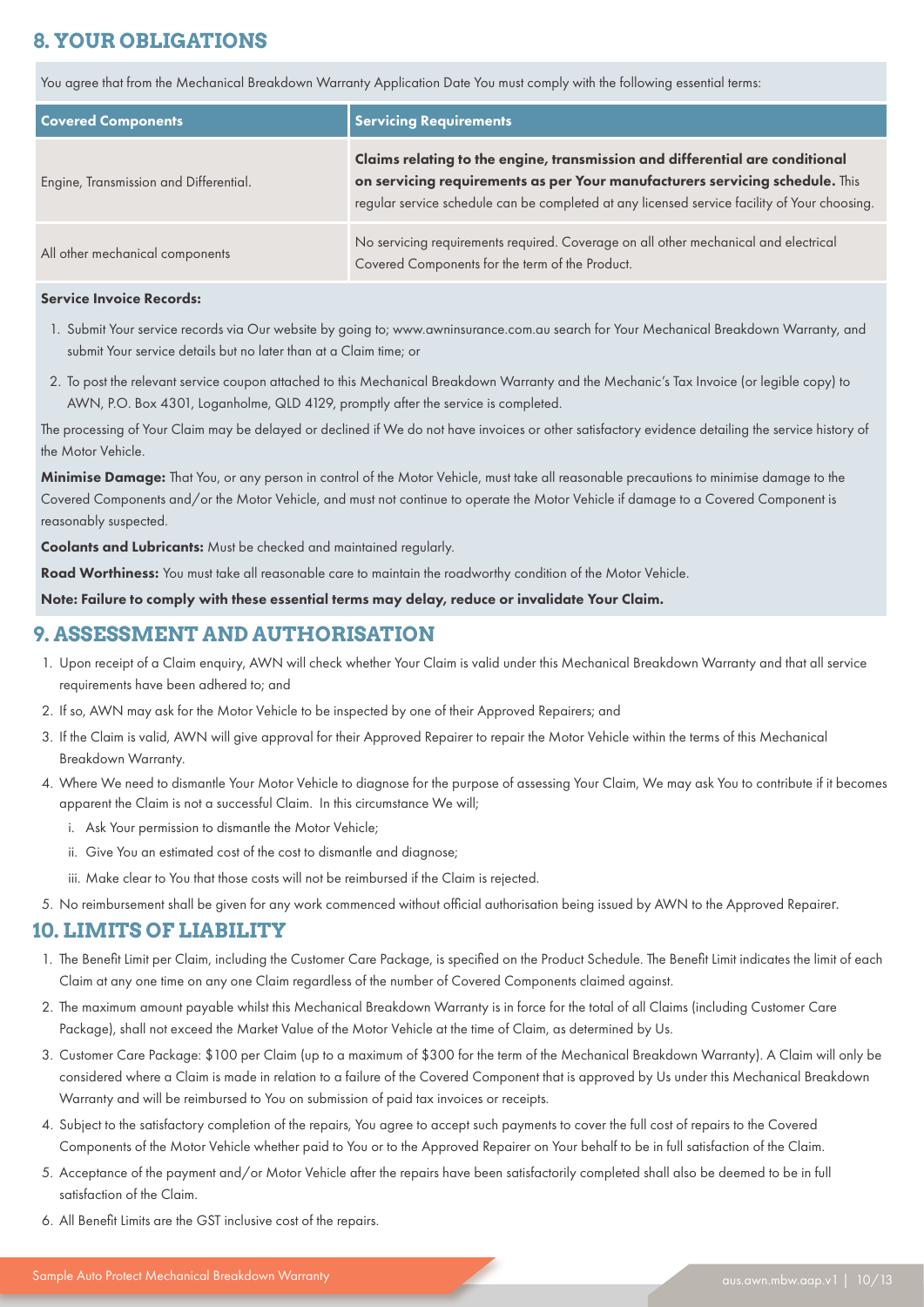# **11. HOW TO MAKE A CLAIM**

- 1. Read the Mechanical Breakdown Warranty carefully to ensure Your Claim is covered by the Warranty.
- 2. Telephone, write or lodge online. Contact details are:

AWN Insurance PO Box 4301, Loganholme, Qld 4129 Web: lodge online 24/7 at www.awninsurance.com.au Phone: 07 3802 5577 Email: claims@awninsurance.com.au Office Hours: Monday to Friday 8:15 am to 5:15 pm (AEST)

- 3. Quote the Mechanical Breakdown Warranty Product number, registration number and current odometer reading.
- 4. Explain fully the nature of the problem remembering that You are required to disclose to Us all information that is relevant in assisting Us to consider Your Claim. If You fail to disclose such information Your rights to Claim may be seriously affected and/or the Claim may be rejected.
- 5. Upon receipt of the above information, We will process and consider Your Claim.

#### Additional Requirements:

- 1. Repairs will not be paid by Us unless an Authorisation Number is issued by Us to the Approved Repairer prior to the commencement of the repairs.
- 2. In some cases, You will be given the opportunity to contribute something towards the cost of the repairs, i.e. any repairs that restore the Motor Vehicle to a better condition than the condition prior to the failure.
- 3. You are to pay for any work not included in an approved Claim.
- 4. In the event of a mobile mechanic being called by Us, You agree that any work carried out by that or any mechanic that is not part of the cover or if the call is of a service nature then this cost shall be Your responsibility.
- 5. If You have a problem with Your Motor Vehicle that is not claim-related, just call Our claims department and We can still assist You through Our network of Approved Repairers Australia-Wide.

### **12. MISCELLANEOUS**

- 1. This is a Mechanical Breakdown Warranty for used motor vehicles, therefore a part may be worn but still quite safe and serviceable.
- 2. We will not be liable or held responsible for any damage occurring while the Motor Vehicle is left unattended or being towed.
- 3. We will not be held responsible for any delays due to a lack of supply of parts or any materials needed to complete any work undertaken.
- 4. The odometer must be accurate and maintained in good working order. If at any time the odometer has been tampered with, made inoperative or altered, or should any false statement be made by You or any person acting on Your behalf or otherwise, with Your knowledge, in support of any Claim, then this Mechanical Breakdown Warranty will become void and Your rights to Claim will be forfeited in respect of any present and future claims (applicable if the Motor Vehicle has an odometer fitted at time of manufacturer). Nothing in this clause prevents you from undertaking, at your own expense, repairs or maintenance to the odometer at a licensed service facility of your choosing in order to maintain it in good working order.

### **13. CANCELLATION**

We are required by law to provide certain guarantees in providing Our Mechanical Breakdown Warranty Claims service. If We fail to comply with Our obligations, You may be entitled to a remedy including cancellation of this Mechanical Breakdown Warranty and/or a refund. Cancellation requests must be made in writing at the address of P.O. Box 4301, LOGANHOLME, QLD, 4129. If We agree to cancel this Mechanical Breakdown Warranty, any refund calculation will be on a 'Rule of 78' basis for the unexpired portion of the Product less any authorised or paid Claims.

If the Mechanical Breakdown Warranty Premium is financed, any refund will be made to the financier or whomever the financier directs Us to pay.

- We may cancel the Mechanical Breakdown Warranty if: • You fail to comply with Your obligations;
	- You, or a person acting on Your behalf, or otherwise with Your knowledge, provide false or misleading information in relation to a Claim;
	- If the Motor Vehicle's odometer has been tampered with or is defective;
	- If the Motor Vehicle has at any time been used for rallying, racing, and competitive driving or tested for any such events.

### **14. TRANSFER**

This Mechanical Breakdown Warranty cannot be transferred to another motor vehicle or motor vehicle dealer.

If You are not in breach of the terms of this Mechanical Breakdown Warranty You may transfer the benefits of this Mechanical Breakdown Warranty to a new owner of the Motor Vehicle. As a prerequisite to transferring the Mechanical Breakdown Warranty We require the following: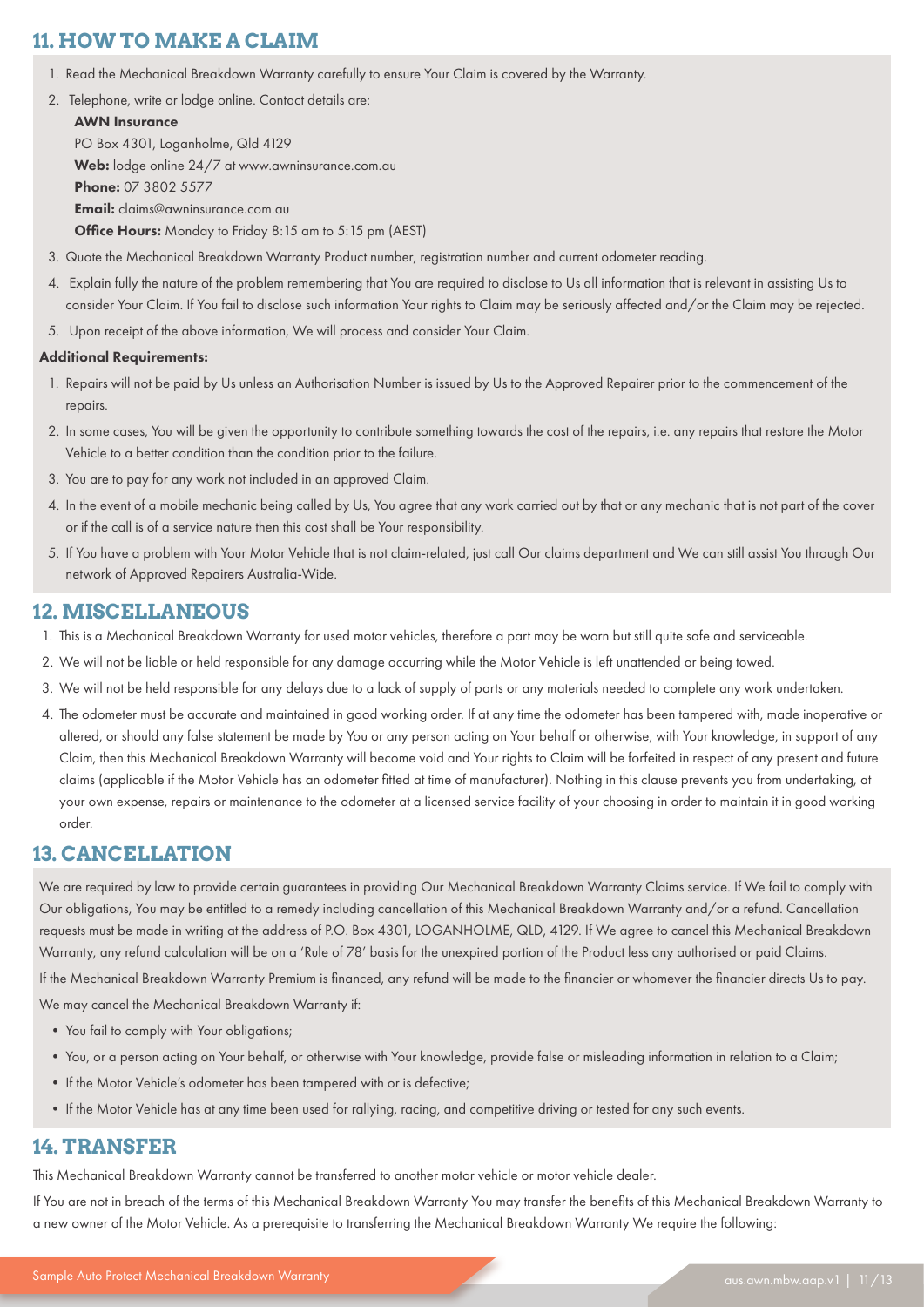- 1. Proof of a current Safety Inspection Report and ownership; and
- 2. A mechanical inspection acceptable to Us; and
- 3. You must provide the above and request to transfer the Mechanical Breakdown Warranty in writing to Us within 7 days of the change of ownership of the Motor Vehicle; and
- 4. A transfer and administration fee of \$75 is payable to Us by the new owner.

Apply for and submit Your transfer of Mechanical Breakdown Warranty application via AWN's website: www.awninsurance.com.au

### **15. DOCUMENT REPLACEMENT**

In the event You lose or are unable to locate Your Product Schedule, You may apply for a replacement document. A Fee of \$33 will be payable to Us for this service. No fee will be charged if it is sent by email to You.

### **16. PRIVACY NOTICE AND CONSENT**

#### **Why We collect Your personal information**

- We collect personal information (including sensitive information) so We can:
	- Identify You and conduct necessary checks; and
	- Determine what service or products We can provide to You e.g. offer Our insurance products; and
	- Issue, manage and administer services and products provided to You or others, including Claims investigation, handling and settlement; and
	- Improve Our services and products, e.g. training and development of Our representatives, product and service research and data analysis and business strategy development.

#### **What happens if You don't give Us Your personal information?**

If You choose not to provide Us with the information We have requested, We may not be able to provide You with Our services or products or properly manage and administer services and products provided to You or others.

#### **How We collect Your personal information**

Collection can take place through Websites (from data input directly or through cookies and other Web analytic tools), email, by telephone or in writing.

We collect it directly from You; unless You have consented to collection from someone other than You, it is unreasonable or impracticable for Us to do so, or the law permits Us to.

If You provide Us with personal information about another person You must only do so with their consent and agree to make them aware of this privacy notice.

#### **Who We disclose Your personal information to**

We share Your personal information with third parties for the collection purposes noted above.

The third parties include: Our related companies and Our representatives who provide services for Us, Selling Agents, Our legal, accounting and other professional advisers, data warehouses and consultants, investigators, loss assessors and adjusters, other parties We may be able to claim or recover against, and anyone either of Us appoints to review and handle complaints or disputes and any other parties where permitted or required by law.

We may need to disclose information to persons located overseas who will most likely be located in the region of Asia-Pacific, UK, USA and South Africa. Who they are may change from time to time. You can contact Us for details or refer to Our Privacy Policy available on Our website. In some cases, We may not be able to take reasonable steps to ensure they do not breach the Privacy Act and they may not be subject to the same level of protection or obligations that are offered by the Act. By proceeding to acquire Our services and products You agree that You cannot seek redress under the Act or against Us (to the extent permitted by law) and may not be able to seek redress overseas.

#### **More information, access, correction or complaints**

For more information about Our privacy practices including how We collect, use or disclose information, how to access or seek correction to Your information or how to complain in relation to a breach of the Australian Privacy Principles and how such a complaint will be handled, please refer to Our Privacy Policy. AWN's Privacy Policy is available at www.awninsurance.com.au or by contacting AWN on (07) 3802 5577 EST 9 am-5 pm, Monday-Friday.

#### **Your choices**

By providing Us with personal information, You and any person You provide personal information for, consent to these uses and disclosures unless You tell Us otherwise. If You wish to withdraw Your consent, please contact Us by calling (07) 3802 5577, alternatively, You can opt out by emailing administration@awninsurance.com.au. We will cancel Your Mechanical Breakdown Warranty and accordingly refund the Premium.

### **17. TAXATION INFORMATION**

Premiums are subject to Goods and Services Tax (GST) and stamp duty imposed by Commonwealth and State Governments. GST will also affect any Claim You make under the Mechanical Breakdown Warranty. Please refer to the 'Limits of Liability' (Section 10).